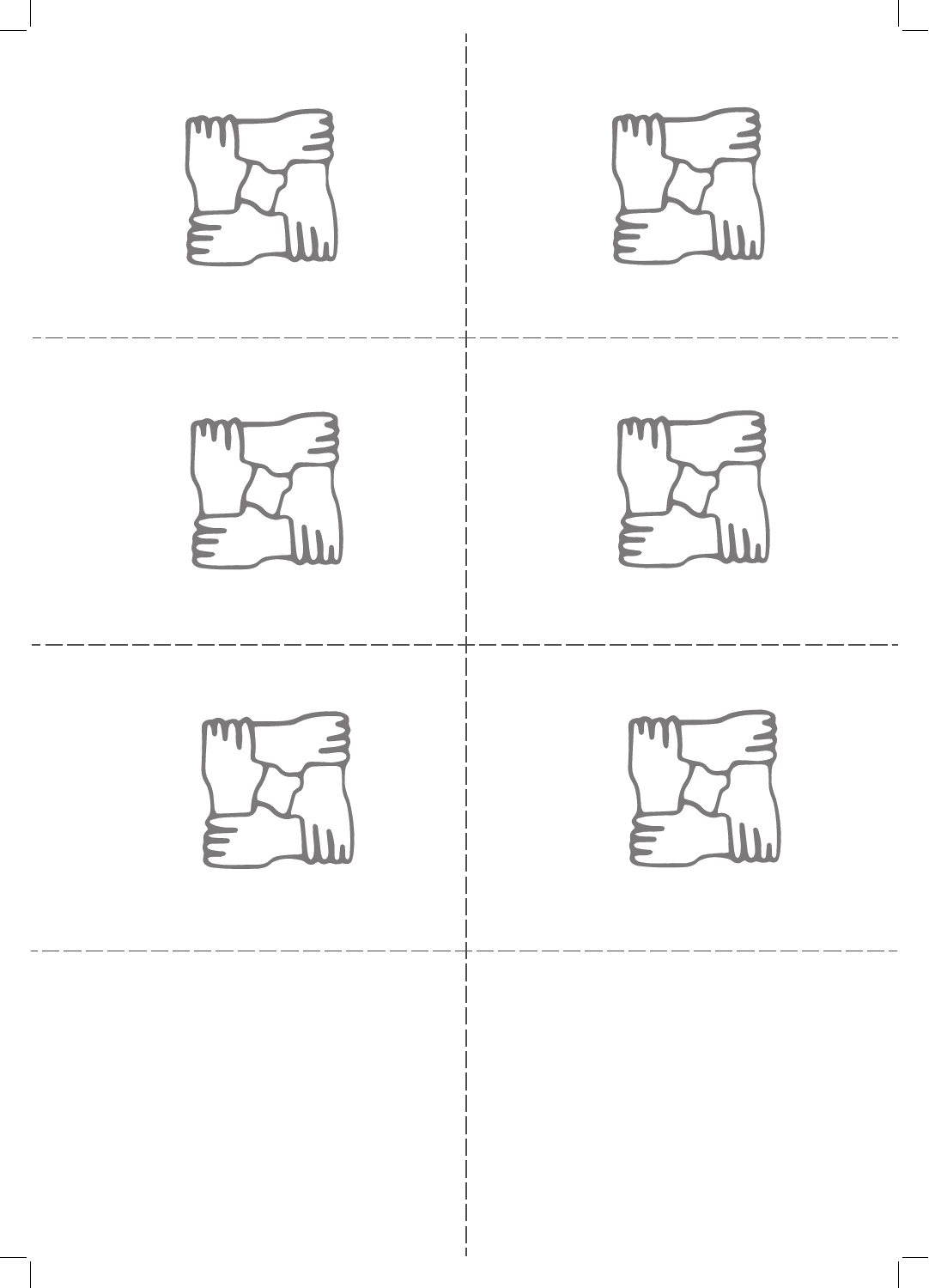| opportunities would be most valuable<br>what connections they would like to<br>to you as participants and how can/<br>"During the project, I met<br>participants and how to seek out<br>visitors who asked me to<br>a networking opportunity for the<br>ways the project could serve as<br>play a role in their next<br>did the project provide these?<br>EVALUATE: What networking<br>PLANNING: Discuss in which<br>theater production."<br>make.                                                     | PLANNING: Discuss in what ways the<br>amongst participants. Do you expect<br>people and (how) do you want to stay<br>"Because we were working<br>project can stimulate socialization<br>same small group, I made<br>for three weeks with the<br>EVALUATE: Have you met new<br>groups to join that more often<br>socialize together?<br>new friends."<br>in touch?                                                                                                          |
|--------------------------------------------------------------------------------------------------------------------------------------------------------------------------------------------------------------------------------------------------------------------------------------------------------------------------------------------------------------------------------------------------------------------------------------------------------------------------------------------------------|----------------------------------------------------------------------------------------------------------------------------------------------------------------------------------------------------------------------------------------------------------------------------------------------------------------------------------------------------------------------------------------------------------------------------------------------------------------------------|
| digitally interested museum<br>---------------<br>participatory project brings together<br>professionals from various domains,<br>allowed us to network with<br>"Participating in this event<br>expertise which might lead<br>motivated you to participate in this<br>people and showcase our<br>PLANNING: Discuss how your<br>the rewards for participating as<br>to paid contracts in the<br>their potential motivations and<br>EVALUATE: What motivates/<br>volunteers.<br>future."<br>project?<br> | to deal with practices of exclusion as<br>EVALUATE: Do/did you feel excluded<br>speak the same language, and how<br>the museum do/have done to avoid<br>participants who, amongst<br>PLANNING: Discuss how to avoid<br>by other participants? What could<br>exclusion of people who do not<br>language that I do not<br>themselves, spoke a<br>"I was excluded by"<br>exclusion in the project?<br>they might occur.<br>understand."                                       |
| PLANNING: Discuss in what ways you<br>EVALUATE: How was the start of the<br>can welcome people and break the<br>felt uncomfortable because<br>meeting of the project and<br>"I came alone to the first<br>did not know anyone."<br>project for you?<br><u>i</u><br>Lei                                                                                                                                                                                                                                 | EVALUATE: Do/did you feel confident<br>and comfortable in using digital tools<br>challenging to connect with<br>$\bullet$<br>on and understanding how<br>participants during Zoom,<br>some had trouble logging<br>how to support them using new<br>to use the mute/unmute<br>most comfortable with and or<br>-------------<br>digital tools participants are<br>PLANNING: Discuss what<br>"It was sometimes<br>such as Zoom?<br>technologies.<br>button."<br>$\frac{1}{2}$ |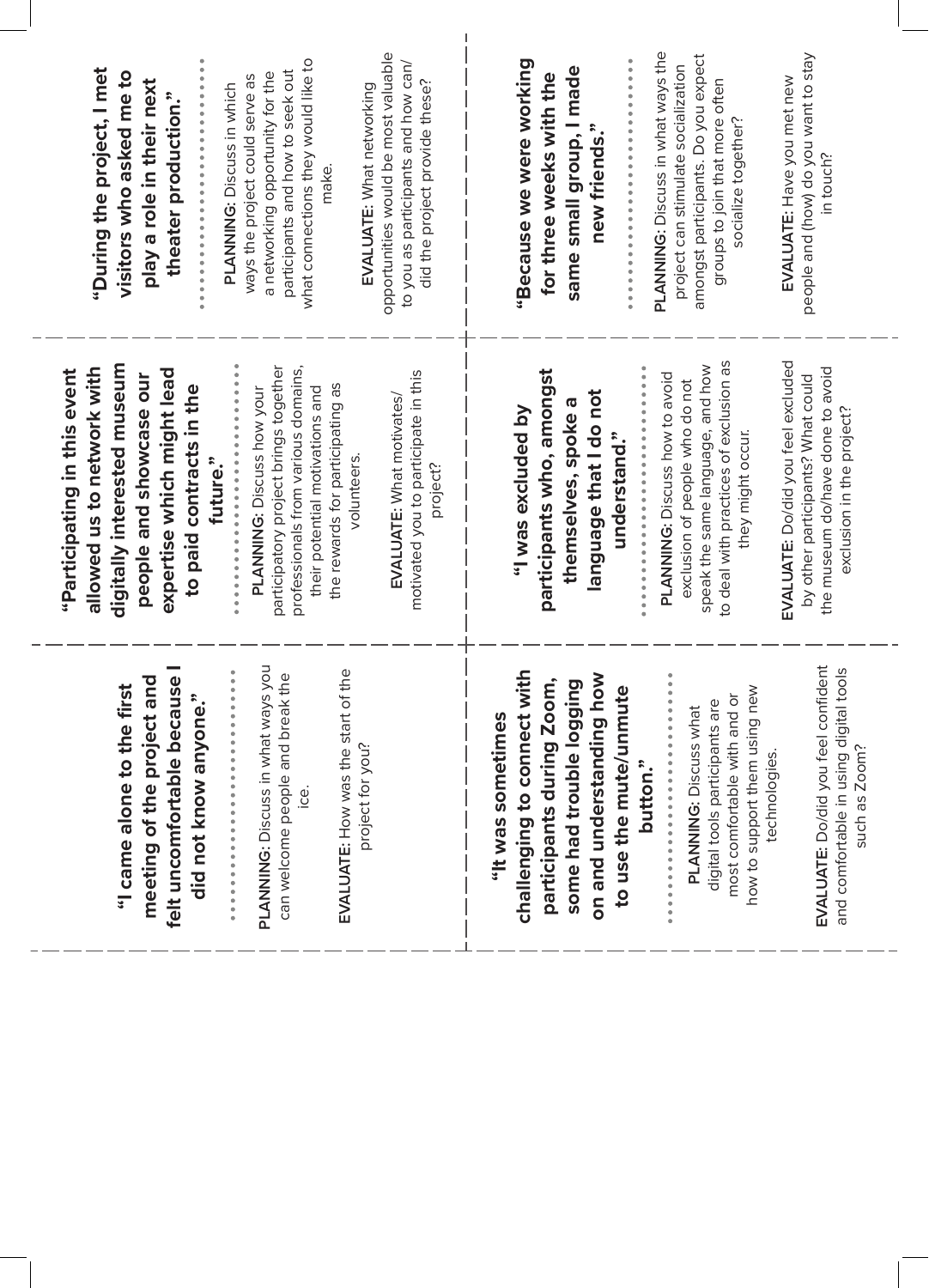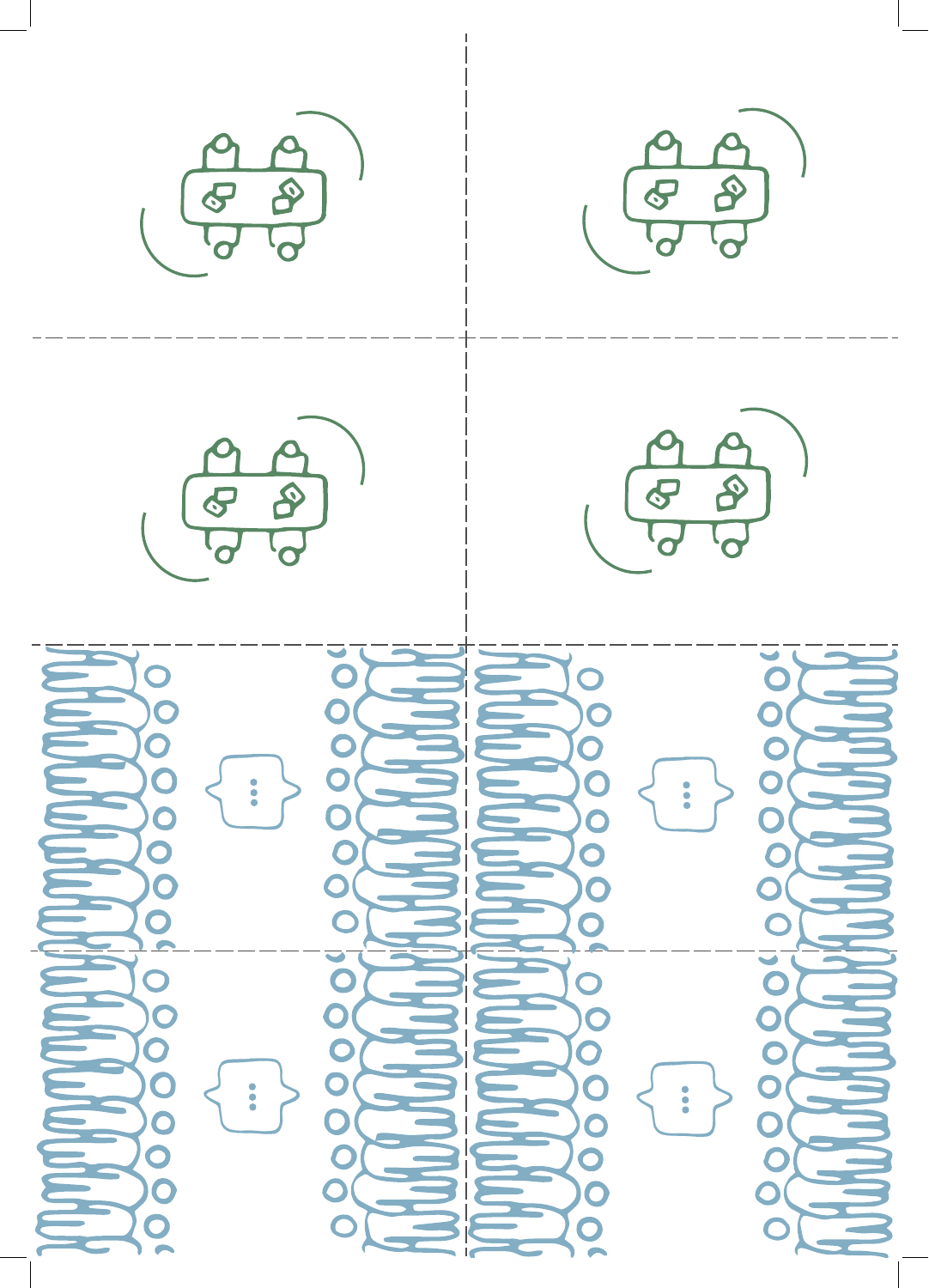| unforeseen challenges to the 'normal'<br>feel in a space, and how to deal with<br><b>PLANNING: Discuss what structures</b><br>"One of the guards told me<br>limit how comfortable people might<br>be/have been allowed in the space<br>EVALUATE: What would you like to<br>in the museum during our<br>to do to make this possible (in the<br>and what does the museum need<br>and rules are in place that might<br>off for walking barefoot<br>use of the space.<br>work."<br>future)?      | activities you are planning to do. This<br>EVALUATE: How does/did the space<br>tables or crafting materials.<br>Instead some people were<br>relates to both physical and digital<br>of space and material would best<br>"There was no dedicated<br>workshop space with big<br>impact your active participation?<br>PLANNING: Discuss what types<br>accommodate and support the<br>even sitting on the floor<br>drawing their posters."<br>environments.                                                                                                  |
|----------------------------------------------------------------------------------------------------------------------------------------------------------------------------------------------------------------------------------------------------------------------------------------------------------------------------------------------------------------------------------------------------------------------------------------------------------------------------------------------|----------------------------------------------------------------------------------------------------------------------------------------------------------------------------------------------------------------------------------------------------------------------------------------------------------------------------------------------------------------------------------------------------------------------------------------------------------------------------------------------------------------------------------------------------------|
| are/were early, or when you have/had<br>How about during breaks, when you<br>EVALUATE: Do/did you have access<br>"There was space for me to<br>does everyone go? Do they have to<br>use during a break. I could<br>to the space when you needed it?<br>happens during downtime. Where<br>even heat up my lunch!"<br>project will take place and what<br>PLANNING: Discuss where the<br>leave the space?<br>to stay longer?                                                                   | PLANNING: Discuss how to cultivate<br>know what you share won't<br>comfortable and willing to share and<br>"It has felt like a safe space<br>participants. This might encompass<br>connect with other participants and<br>for sharing thoughts you<br>project, group size and where the<br>thinking about the length of the<br>a safe/comfortable space for<br>EVALUATE: Do/did you feel<br>go elsewhere."<br>project takes place.<br>staff?                                                                                                             |
| of my home city, but instead<br>$\bullet$<br>be able to show the beauty<br>PLANNING: Discuss how to include<br>deem relevant, or how to clarify the<br>"I had expected to see and<br>the exhibition focused on<br>conflict and war. I couldn't<br>everyone involved and how might<br>need for the chosen focus of the<br>focal points that the participants<br>do anything about that."<br>EVALUATE: Which themes and<br>related topics are relevant for<br>they be included?<br>exhibition. | project could be relevant for different<br>PLANNING: Discuss in what ways the<br>EVALUATE: What did/do you get out<br>of the project? How do you relate to<br>$\mathbf \subset$<br>پ<br>the topic of the project, bu<br>"I didn't really connect wit<br>participants. What might be their<br>I learned a new skill and<br>made new friends."<br>reasons to join?<br>the topic?<br>--------                                                                                                                                                               |
| themes might still be missing from the<br>chosen topic is relevant for everyone<br>.<br>project's topic and consider to what<br>the topic of the exhibition."<br>and negative aspects of defining a<br>involved and which related topics/<br>"I did not have a choice in<br>EVALUATE: Discuss whether the<br>extent the participants should be<br>PLANNING: Discuss the positive<br>involved in these decisions.<br>exhibition.                                                              | would make you feel more included in the<br>engage with the museum on social media<br>participants/user groups how to support<br>their engagement and participation with<br>cultural heritage through social media<br>platforms? What type of engagement<br>PLANNING: Brainstorm with staff and<br>EVALUATE: How would you want to<br>personally in the museum's<br>"I unfollowed the museum<br>marketing channel rather<br>than a way to include me<br>on Facebook, because it<br>seemed to be mainly a<br>museum's work?<br>activities."<br>platforms. |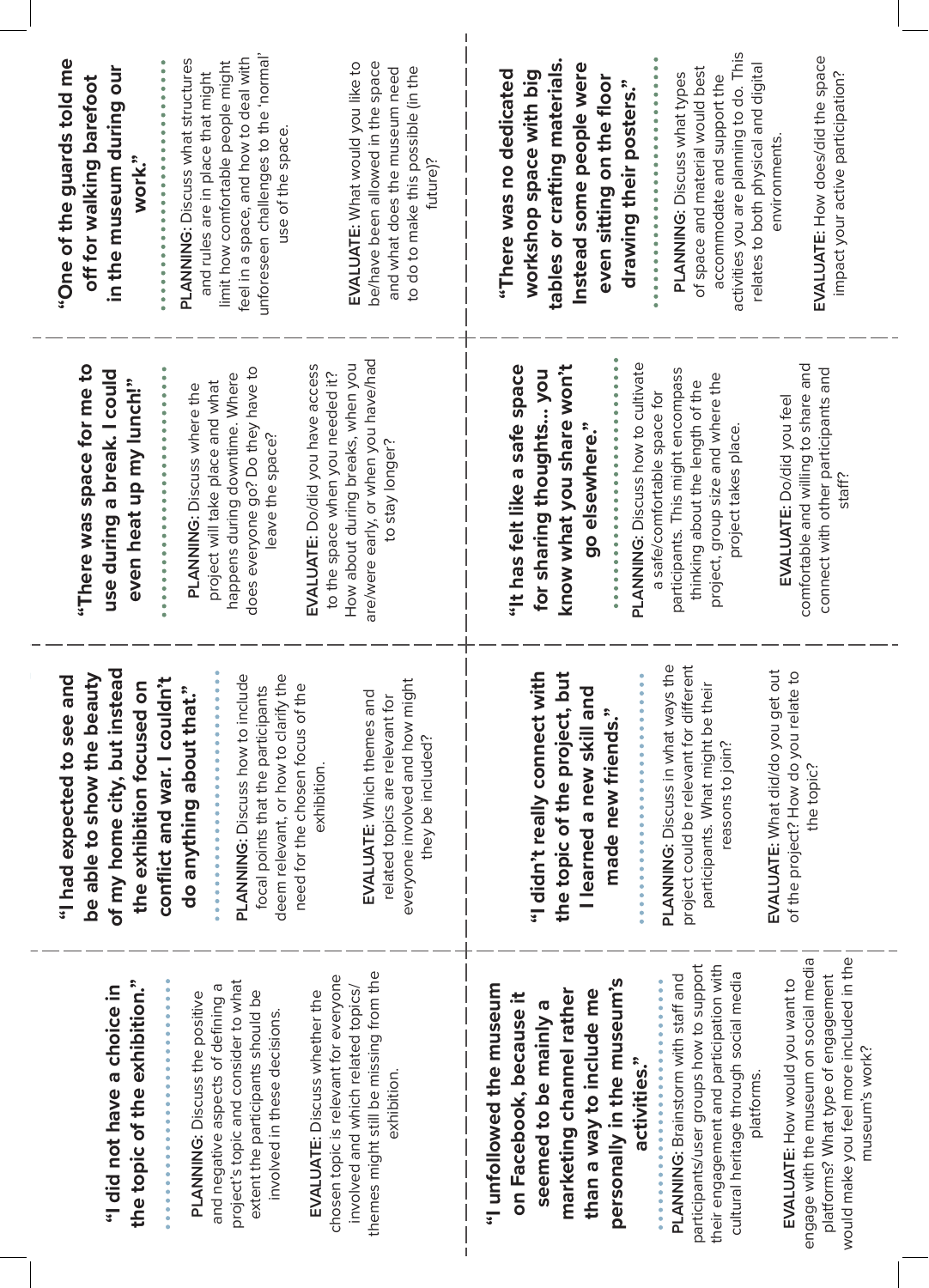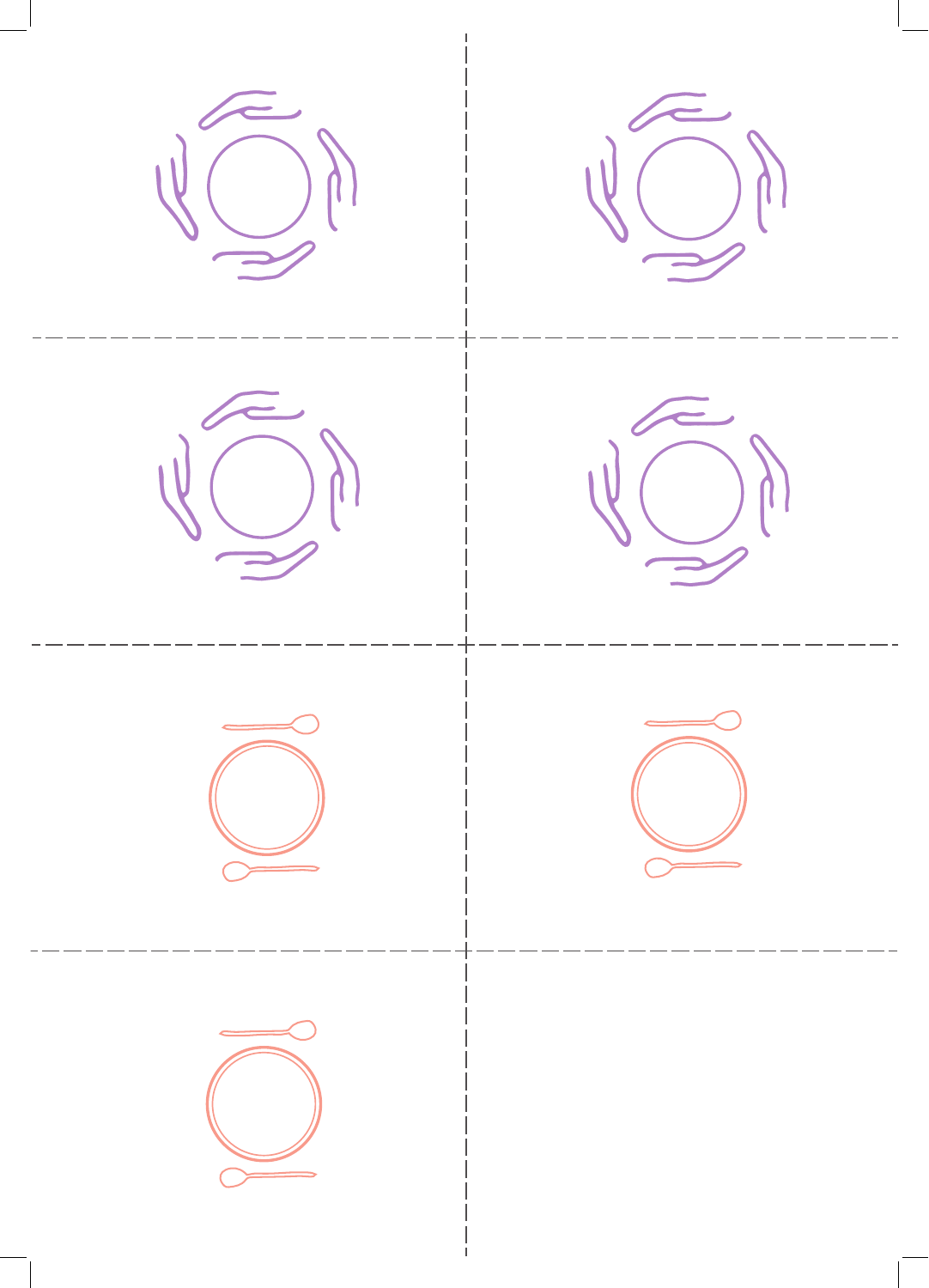| themes of the project and the invited<br>EVALUATE: What is/was the political<br>you want/would you have wanted to<br>political debate that I didn't<br>contribute to the ongoing debate?<br>transparent about the political and<br>nature of the project and how do<br>public discourse surrounding the<br>PLANNING: Discuss how to be<br>project, I took part in a<br>----------------------<br>"By taking part in the<br>know was going on."<br>participants.<br>ś                                                                                                                                                              | changed or slowed down because of<br>moments where things were rushed,<br>the museum? Why did this happen?<br>"All of a sudden the title of<br>our exhibition changed, no<br>one explained to us why."<br>workflows will impact the project.<br>Did everyone understand why it<br>decisions or what are important<br>Think about who will make final<br>EVALUATE: Have there been<br>organizational structures and<br><b>PLANNING: Discuss which</b><br>happened at the time?<br>.<br>deadlines.             |
|-----------------------------------------------------------------------------------------------------------------------------------------------------------------------------------------------------------------------------------------------------------------------------------------------------------------------------------------------------------------------------------------------------------------------------------------------------------------------------------------------------------------------------------------------------------------------------------------------------------------------------------|--------------------------------------------------------------------------------------------------------------------------------------------------------------------------------------------------------------------------------------------------------------------------------------------------------------------------------------------------------------------------------------------------------------------------------------------------------------------------------------------------------------|
| knowledge or knowledge authority? What<br>interpretation, collection and exhibition of<br>museum objects. What could be ways to<br>could not deal well with critical<br>might clash with critical perspectives on<br>museum professional got very<br>prepare the team for facing and dealing<br>defensive about how they do<br>routines and professional practices<br>EVALUATE: Do/did you experience<br>things in the museum and<br>PLANNING: Discuss how museum<br>a conflict around various forms of<br>"We had a heated debate<br>because the participating<br>can you learn from it?<br>with critical voices?<br>questions." | museum can support in various ways<br>and media the expert knowledge<br>EVALUATE: Do/did you feel your<br>perspective and knowledge and<br>those of other participants, was<br>project, I felt heard and<br>PLANNING: Discuss how the<br>"In participating in this<br>of participants - their voices,<br>perspectives and concerns.<br>valued and prioritized?<br>seen."                                                                                                                                     |
| EVALUATE: Do/did you feel that your<br>how these can be taken into account.<br>of meeting dietary requirements and<br>PLANNING: Discuss the importance<br>"The food available at the<br>workshop was not halal."<br>dietary requirements were taken<br>into account and do you find this<br>important?                                                                                                                                                                                                                                                                                                                            | needs for social interaction and other<br>conversation that happens<br>PLANNING: Discuss how important<br>in online spaces - such as through<br>participants if they feel/felt like their<br>meet this interest either offline or<br>food, and if there is some way to<br>forms of nourishment were met.<br>it is to involve and meet around<br>around food and drink."<br>meeting online, we lost<br>EVALUATE: Discuss with the<br>synchronized lunch breaks.<br>"When we moved to<br>the interaction - the |
|                                                                                                                                                                                                                                                                                                                                                                                                                                                                                                                                                                                                                                   | PLANNING: Discuss what is possible<br>and drinks been during the project<br>your budget in order to have some<br>"Every time we met there<br>were drinks and snacks."<br>for your organization and within<br>EVALUATE: How have the food<br>beverages and snacks.<br>meetings?                                                                                                                                                                                                                               |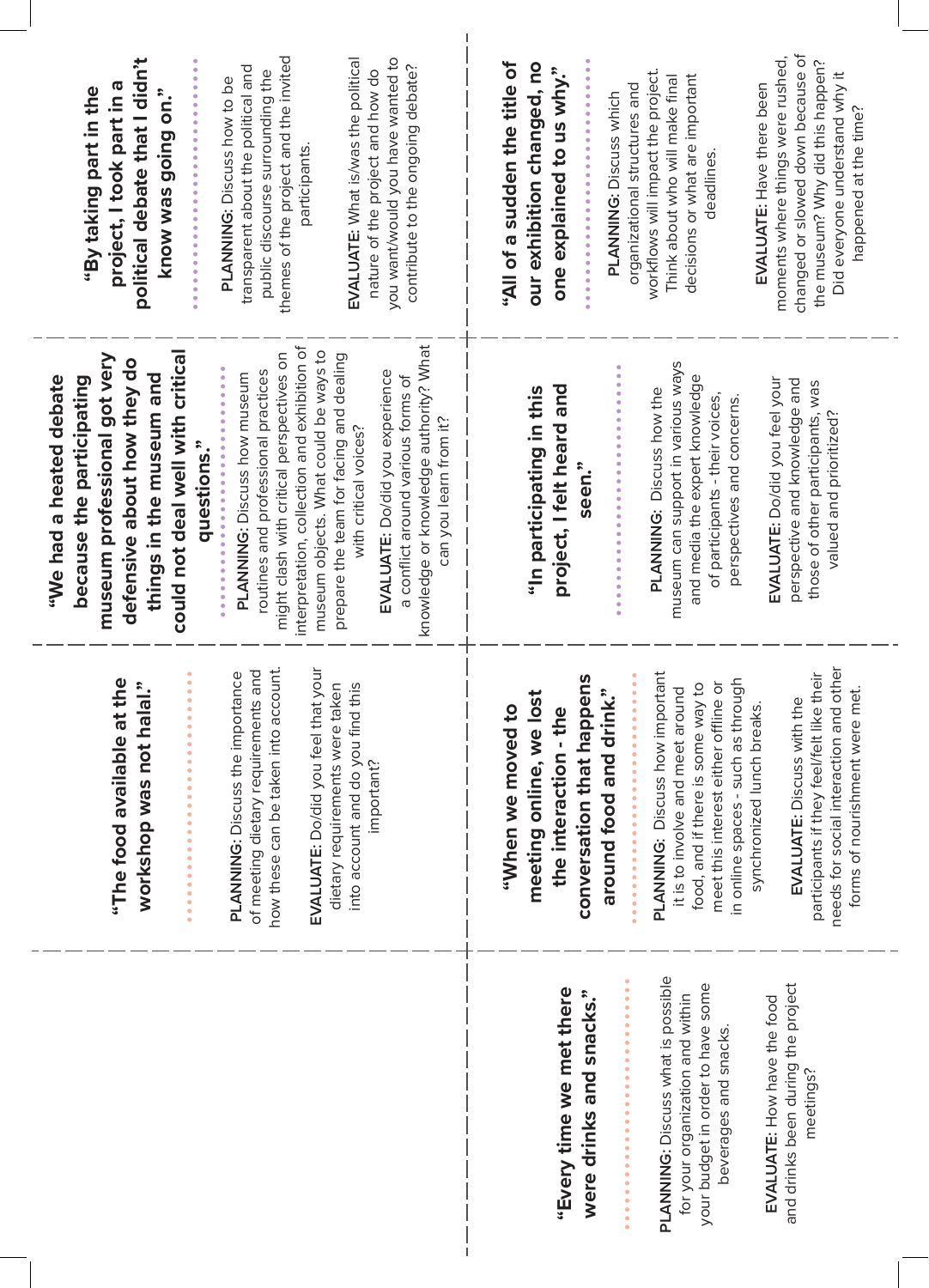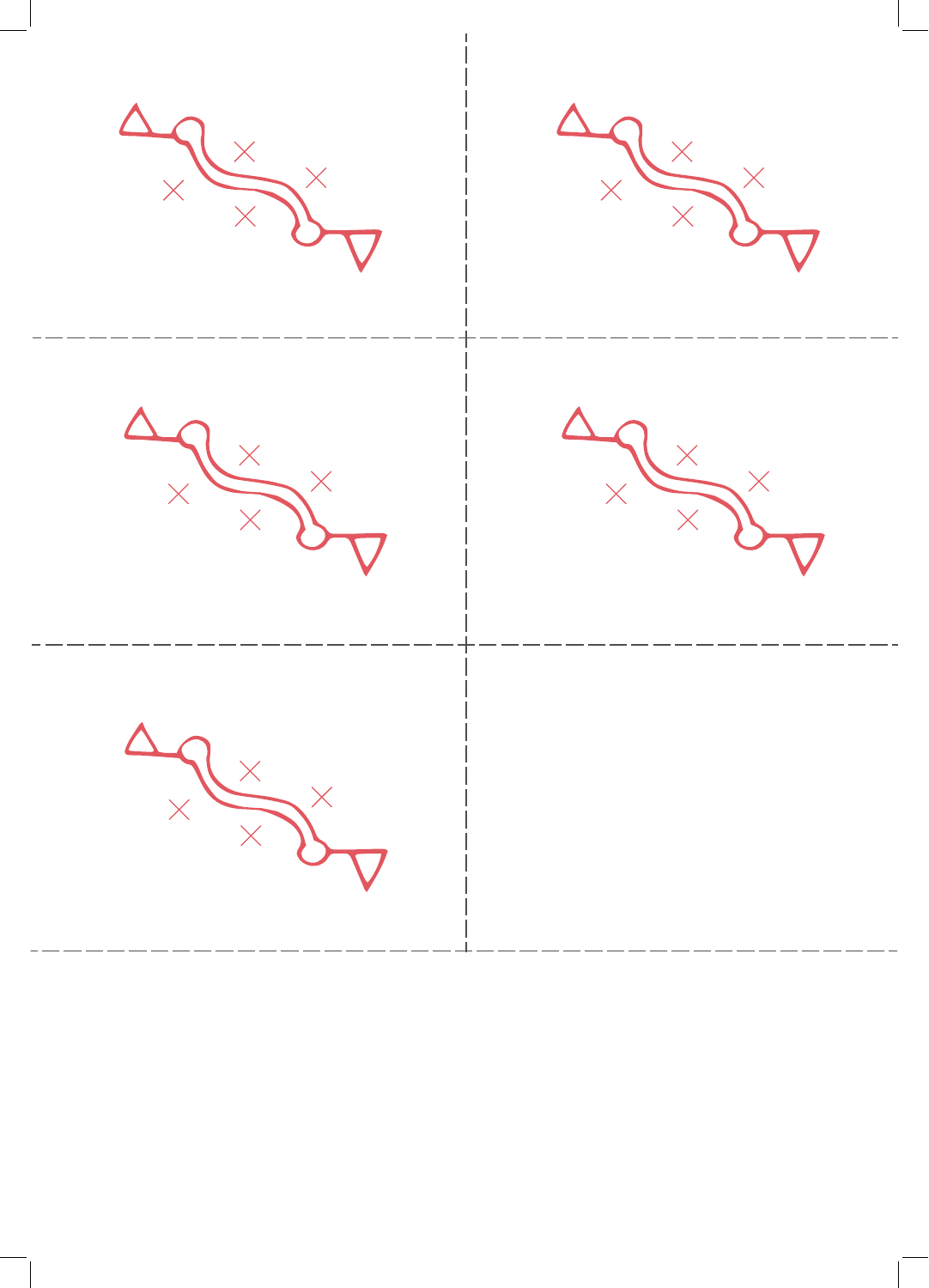| get them back afterwards. The<br>wanted to make sure I would<br>keep it for the collection, but<br>pictures in the museum but I<br>museum asked if they could<br>"I was happy to exhibit my<br>they are very dear to me." | EVALUATE: Would you donate a personal<br>discuss: why would participants want the<br>museum could collect the outputs of the<br>story be collected in another way? Also<br>item to the museum or not? What does<br>PLANNING: Discuss in what ways the<br>project without keeping the personal<br>the item mean to you and could the<br>museum to keep their story?<br>objects from participants. | What are or were your expectations?<br>exhibit in the museum, it<br>"I contributed something to<br>PLANNING: Discuss the goal of the<br>EVALUATE: What was or will be the<br>project, for the museum as a whole<br>there specific end results planned?<br>most important end result for you?<br>and participants individually. Are<br>made me proud."<br><b>CIB</b>                                                                                                                                                                                                                    |
|---------------------------------------------------------------------------------------------------------------------------------------------------------------------------------------------------------------------------|--------------------------------------------------------------------------------------------------------------------------------------------------------------------------------------------------------------------------------------------------------------------------------------------------------------------------------------------------------------------------------------------------|----------------------------------------------------------------------------------------------------------------------------------------------------------------------------------------------------------------------------------------------------------------------------------------------------------------------------------------------------------------------------------------------------------------------------------------------------------------------------------------------------------------------------------------------------------------------------------------|
| made as part of this project,<br>"I am not happy with what I<br>and I don't want anyone to<br>see!"                                                                                                                       | when participants are not happy with<br>EVALUATE: How do you feel about<br>PLANNING: Discuss what happens<br>the end result or their contribution.<br>Are they expected to share their<br>what you have contributed?<br>work?                                                                                                                                                                    | planning to end the project and what<br>further development almost<br>ending of the project feel? What are<br>your expectations for completion of<br>options could be offered for those<br>interested in further collaboration/<br>PLANNING: Discuss how you are<br>collaboration without any<br>"The sudden end of the<br>EVALUATE: How does/did the<br>the project or its continuation?<br>felt like a depression."<br>contact.                                                                                                                                                      |
|                                                                                                                                                                                                                           |                                                                                                                                                                                                                                                                                                                                                                                                  | community members how to best support<br>social movements and how to make this a<br>museums conveniently started<br>institution and in non-performative ways.<br>$\overline{\mathsf{P}}$<br>"When the Black Lives Matter<br>if they feel or have felt that their social<br>PLANNING: Discuss with participants/<br>EVALUATE: Discuss with participants<br>goals are consistently supported by th<br>matter, I was pretty pissed<br>off about it, as were other<br>to talk about that subject<br>consistent part of museum work.<br>stuff happened all these<br>members of the public." |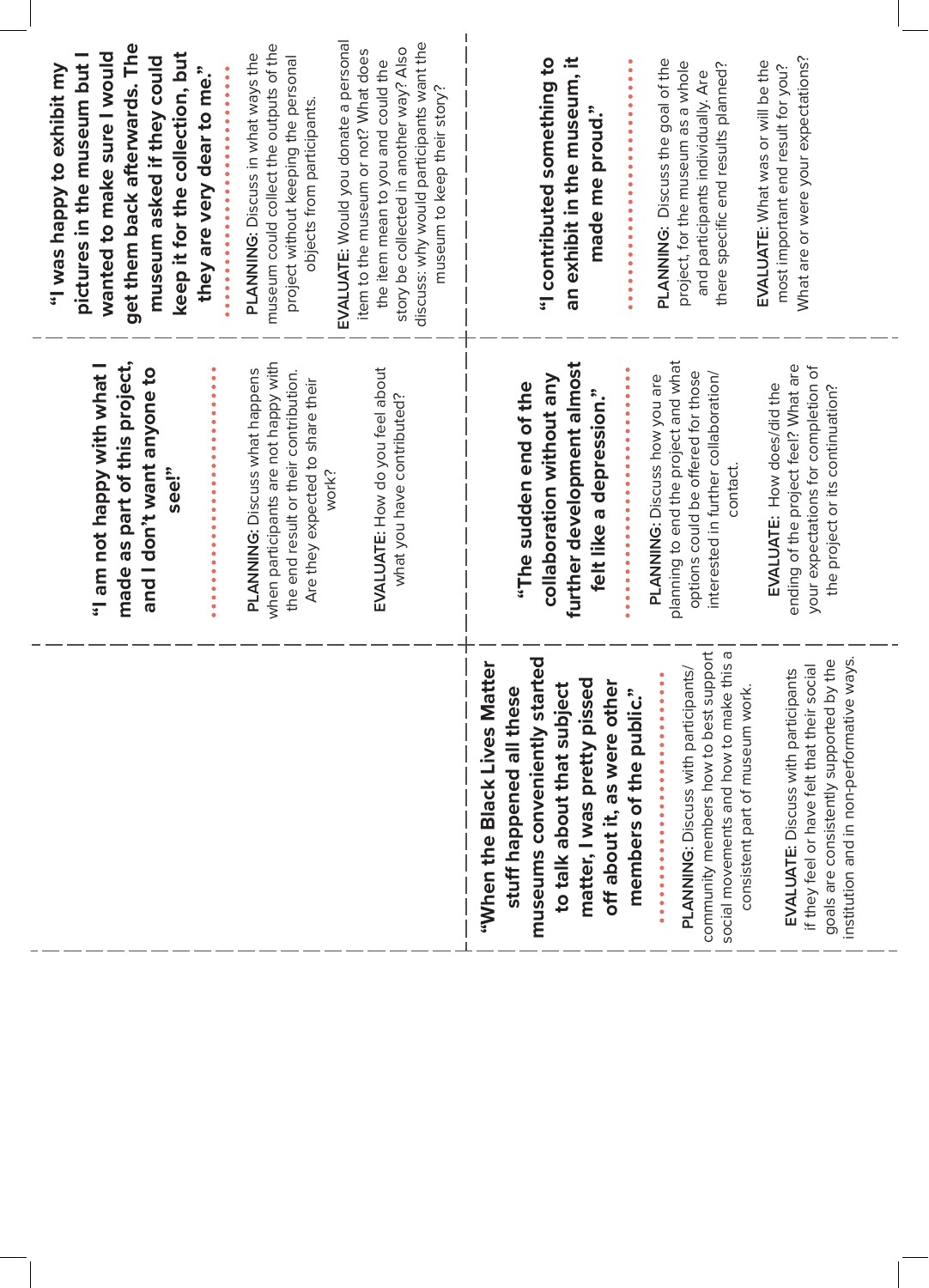